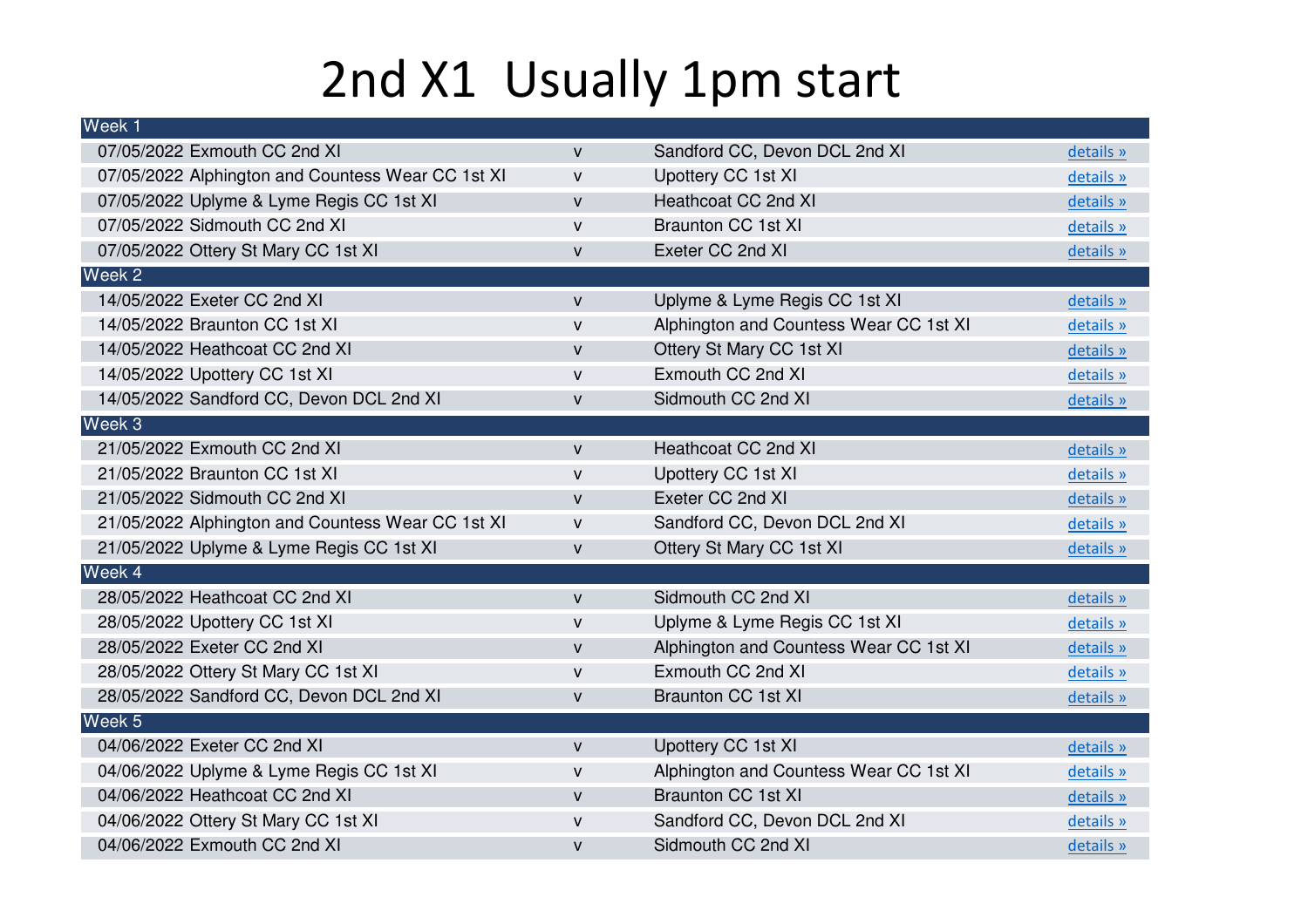| Week 6                                            |              |                                        |           |
|---------------------------------------------------|--------------|----------------------------------------|-----------|
| 11/06/2022 Braunton CC 1st XI                     | $\mathsf{V}$ | Uplyme & Lyme Regis CC 1st XI          | details » |
| 11/06/2022 Upottery CC 1st XI                     | $\mathsf{V}$ | Heathcoat CC 2nd XI                    | details » |
| 11/06/2022 Sandford CC, Devon DCL 2nd XI          | V            | Exeter CC 2nd XI                       | details » |
| 11/06/2022 Alphington and Countess Wear CC 1st XI | v            | Exmouth CC 2nd XI                      | details » |
| 11/06/2022 Sidmouth CC 2nd XI                     | v            | Ottery St Mary CC 1st XI               | details » |
| Week 7                                            |              |                                        |           |
| 18/06/2022 Ottery St Mary CC 1st XI               | V            | Upottery CC 1st XI                     | details » |
| 18/06/2022 Uplyme & Lyme Regis CC 1st XI          | $\mathsf{V}$ | Sandford CC, Devon DCL 2nd XI          | details » |
| 18/06/2022 Heathcoat CC 2nd XI                    | V            | Exeter CC 2nd XI                       | details » |
| 18/06/2022 Alphington and Countess Wear CC 1st XI | v            | Sidmouth CC 2nd XI                     | details » |
| 18/06/2022 Exmouth CC 2nd XI                      | v            | <b>Braunton CC 1st XI</b>              | details » |
| Week 8                                            |              |                                        |           |
| 25/06/2022 Upottery CC 1st XI                     | V            | Sandford CC, Devon DCL 2nd XI          | details » |
| 25/06/2022 Uplyme & Lyme Regis CC 1st XI          | $\mathsf{V}$ | Sidmouth CC 2nd XI                     | details » |
| 25/06/2022 Ottery St Mary CC 1st XI               | V            | <b>Braunton CC 1st XI</b>              | details » |
| 25/06/2022 Heathcoat CC 2nd XI                    | v            | Alphington and Countess Wear CC 1st XI | details » |
| 25/06/2022 Exeter CC 2nd XI                       | $\mathsf{V}$ | Exmouth CC 2nd XI                      | details » |
| Week 9                                            |              |                                        |           |
| 02/07/2022 Sidmouth CC 2nd XI                     | v            | Upottery CC 1st XI                     | details » |
| 02/07/2022 Alphington and Countess Wear CC 1st XI | $\mathsf{V}$ | Ottery St Mary CC 1st XI               | details » |
| 02/07/2022 Exmouth CC 2nd XI                      | V            | Uplyme & Lyme Regis CC 1st XI          | details » |
| 02/07/2022 Sandford CC, Devon DCL 2nd XI          | v            | Heathcoat CC 2nd XI                    | details » |
| 02/07/2022 Braunton CC 1st XI                     | $\mathsf{V}$ | Exeter CC 2nd XI                       | details » |
| Week 10                                           |              |                                        |           |
| 09/07/2022 Sandford CC, Devon DCL 2nd XI          | v            | Exmouth CC 2nd XI                      | details » |
| 09/07/2022 Braunton CC 1st XI                     | $\mathsf{V}$ | Sidmouth CC 2nd XI                     | details » |
| 09/07/2022 Exeter CC 2nd XI                       | v            | Ottery St Mary CC 1st XI               | details » |
| 09/07/2022 Upottery CC 1st XI                     | $\mathsf{V}$ | Alphington and Countess Wear CC 1st XI | details » |
| 09/07/2022 Heathcoat CC 2nd XI                    | V            | Uplyme & Lyme Regis CC 1st XI          | details » |
| Week 11                                           |              |                                        |           |
| 16/07/2022 Ottery St Mary CC 1st XI               | v            | Heathcoat CC 2nd XI                    | details » |
| 16/07/2022 Alphington and Countess Wear CC 1st XI | v            | <b>Braunton CC 1st XI</b>              | details » |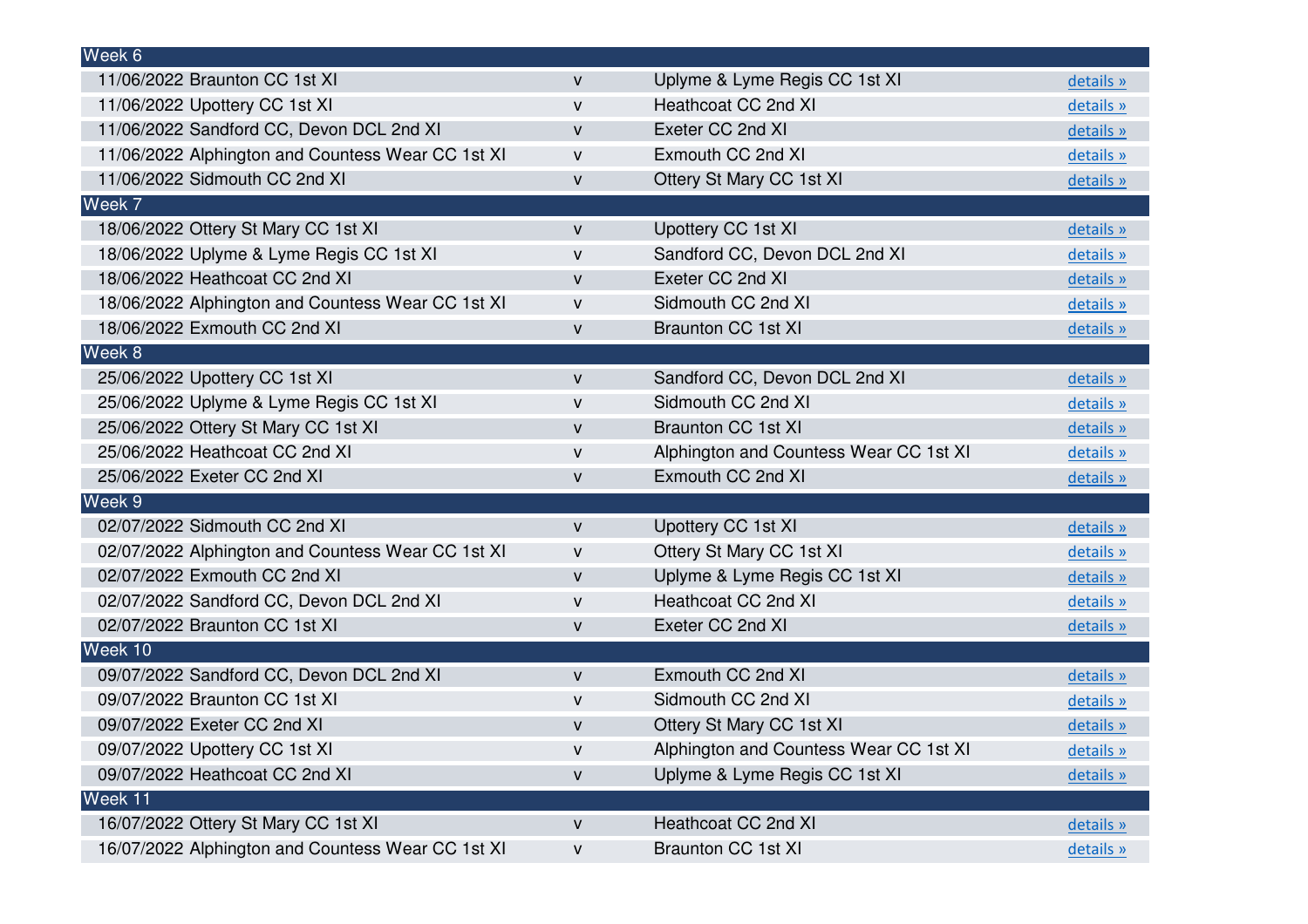| 16/07/2022 Exmouth CC 2nd XI                      | $\mathsf{V}$ | Upottery CC 1st XI                     | details » |
|---------------------------------------------------|--------------|----------------------------------------|-----------|
| 16/07/2022 Sidmouth CC 2nd XI                     | $\mathsf{V}$ | Sandford CC, Devon DCL 2nd XI          | details » |
| 16/07/2022 Uplyme & Lyme Regis CC 1st XI          | $\mathsf{V}$ | Exeter CC 2nd XI                       | details » |
| Week 12                                           |              |                                        |           |
| 23/07/2022 Heathcoat CC 2nd XI                    | V            | Exmouth CC 2nd XI                      | details » |
| 23/07/2022 Upottery CC 1st XI                     | $\mathsf{V}$ | <b>Braunton CC 1st XI</b>              | details » |
| 23/07/2022 Sandford CC, Devon DCL 2nd XI          | V            | Alphington and Countess Wear CC 1st XI | details » |
| 23/07/2022 Ottery St Mary CC 1st XI               | v            | Uplyme & Lyme Regis CC 1st XI          | details » |
| 23/07/2022 Exeter CC 2nd XI                       | $\mathsf{V}$ | Sidmouth CC 2nd XI                     | details » |
| Week 13                                           |              |                                        |           |
| 30/07/2022 Sidmouth CC 2nd XI                     | V            | <b>Heathcoat CC 2nd XI</b>             | details » |
| 30/07/2022 Braunton CC 1st XI                     | $\mathsf{V}$ | Sandford CC, Devon DCL 2nd XI          | details » |
| 30/07/2022 Exmouth CC 2nd XI                      | V            | Ottery St Mary CC 1st XI               | details » |
| 30/07/2022 Uplyme & Lyme Regis CC 1st XI          | v            | Upottery CC 1st XI                     | details » |
| 30/07/2022 Alphington and Countess Wear CC 1st XI | $\mathsf{V}$ | Exeter CC 2nd XI                       | details » |
| Week 14                                           |              |                                        |           |
| 06/08/2022 Upottery CC 1st XI                     | $\mathsf{V}$ | Exeter CC 2nd XI                       | details » |
| 06/08/2022 Alphington and Countess Wear CC 1st XI | V            | Uplyme & Lyme Regis CC 1st XI          | details » |
| 06/08/2022 Sidmouth CC 2nd XI                     | V            | Exmouth CC 2nd XI                      | details » |
| 06/08/2022 Sandford CC, Devon DCL 2nd XI          | v            | Ottery St Mary CC 1st XI               | details » |
| 06/08/2022 Braunton CC 1st XI                     | V            | <b>Heathcoat CC 2nd XI</b>             | details » |
| Week 15                                           |              |                                        |           |
| 13/08/2022 Uplyme & Lyme Regis CC 1st XI          | V            | <b>Braunton CC 1st XI</b>              | details » |
| 13/08/2022 Exeter CC 2nd XI                       | V            | Sandford CC, Devon DCL 2nd XI          | details » |
| 13/08/2022 Ottery St Mary CC 1st XI               | V            | Sidmouth CC 2nd XI                     | details » |
| 13/08/2022 Exmouth CC 2nd XI                      | v            | Alphington and Countess Wear CC 1st XI | details » |
| 13/08/2022 Heathcoat CC 2nd XI                    | v            | Upottery CC 1st XI                     | details » |
| Week 16                                           |              |                                        |           |
| 20/08/2022 Braunton CC 1st XI                     | $\mathsf{V}$ | Exmouth CC 2nd XI                      | details » |
| 20/08/2022 Upottery CC 1st XI                     | v            | Ottery St Mary CC 1st XI               | details » |
| 20/08/2022 Sandford CC, Devon DCL 2nd XI          | V            | Uplyme & Lyme Regis CC 1st XI          | details » |
| 20/08/2022 Exeter CC 2nd XI                       | V            | Heathcoat CC 2nd XI                    | details » |
| 20/08/2022 Sidmouth CC 2nd XI                     | v            | Alphington and Countess Wear CC 1st XI | details » |